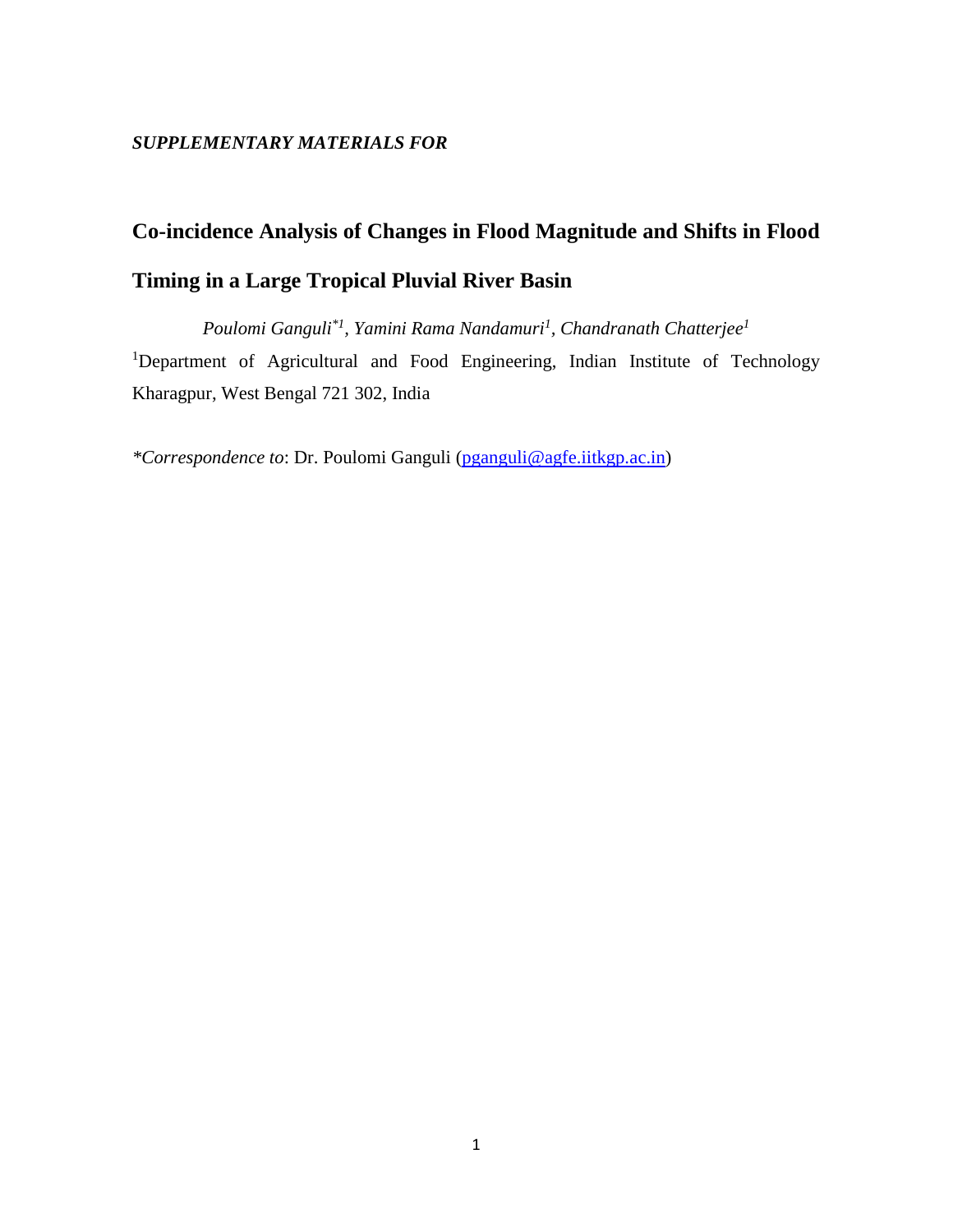

**Figure S1**. Change point analysis (Pettitt test) of (a) MMF events and (b) POTF events for gauge stations at a significance level of 5, 10 and 15%, respectively. While the single change point analysis is performed by the Pettitt test, differences in mean stream flow after and before the detected change points are shown using the triangle. The downward orientation of the triangle indicates a decrease in mean stream flow after change point years at respective gauge locations.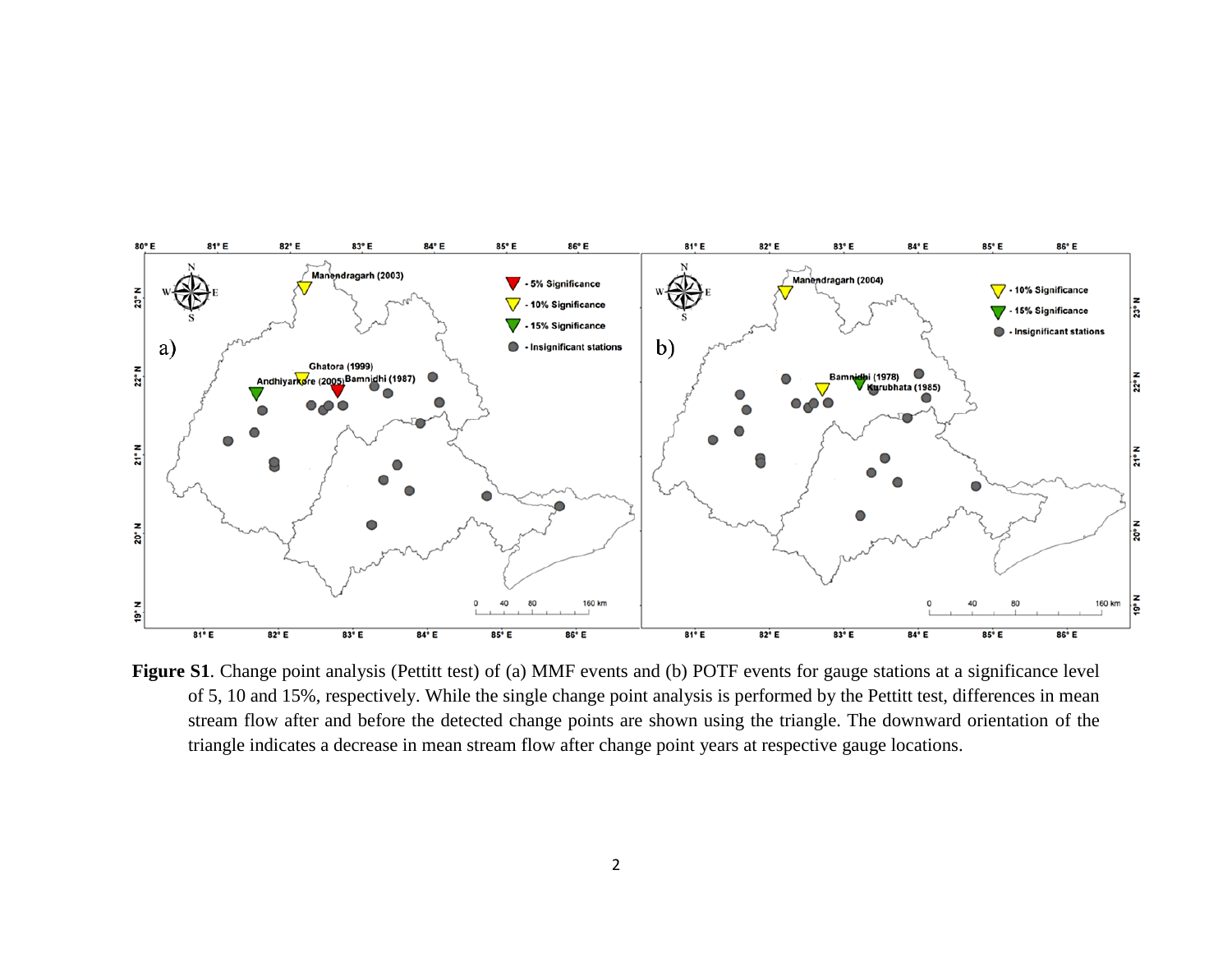

Figure S2. Mann-Kendall trend statistics are plotted as a function of the basin area (in km<sup>2</sup>) and mean basin elevation (m above sea level) for MMF events (a, b) and POTF events (c, d). The up (/downward) triangles indicate increasing (decreasing) trend in flood magnitude. The filled triangles indicate detected trends in flood magnitude are significant (at  $\alpha = 10\%$ significance level).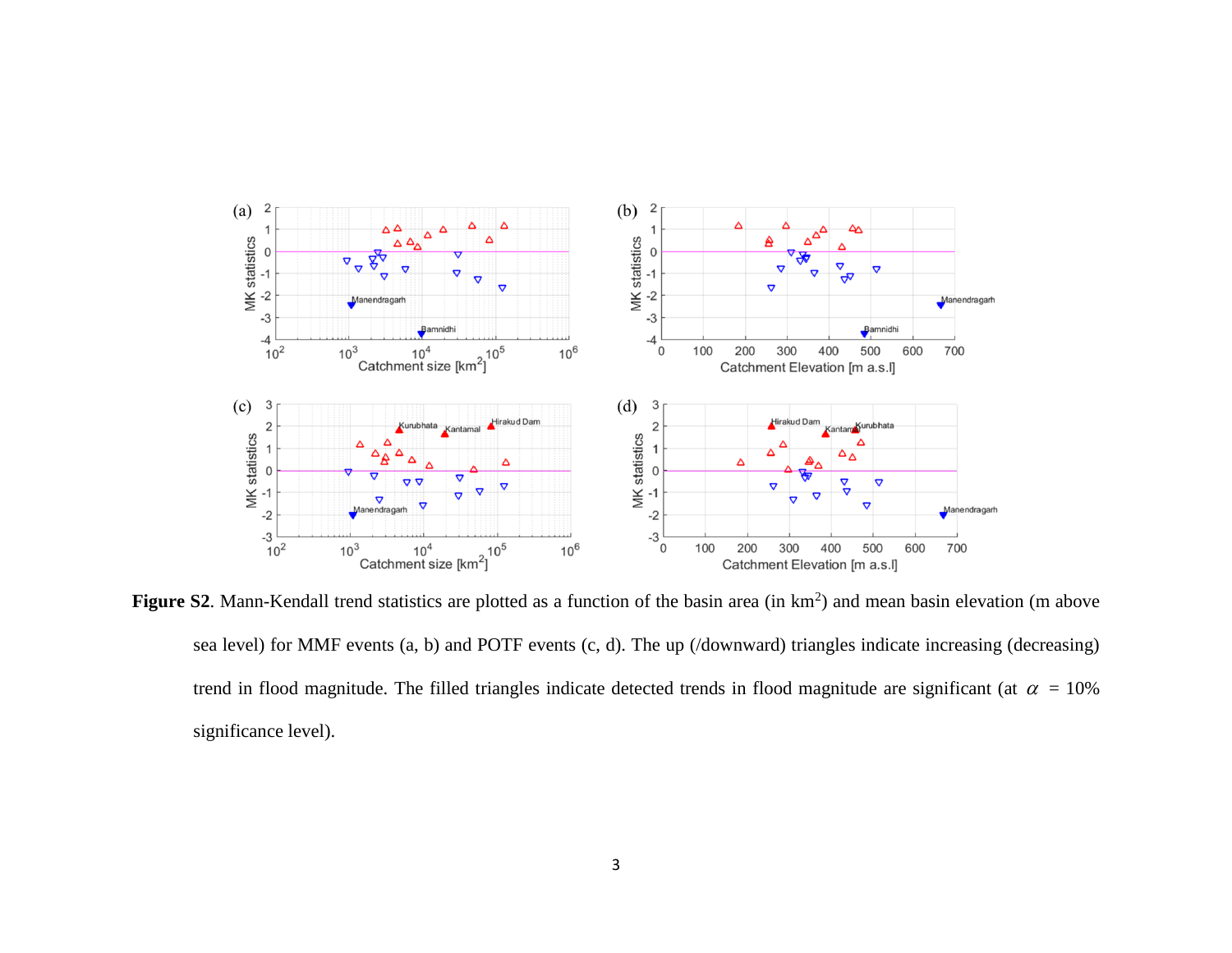|              | <b>Study</b>   | <b>Region</b> | <b>Approach &amp; Dataset Information</b>              | <b>Key findings</b>                               |  |  |
|--------------|----------------|---------------|--------------------------------------------------------|---------------------------------------------------|--|--|
|              | Petrow and     | Throughout    | (i) Sites: 145 discharge gauges across Germany         | (1) Most of the stations showed significant       |  |  |
|              | Merz (2009)    | Germany       | (ii) Period of analyses: $52$ years $(1951-2002)$      | increasing flood trends (at a 10%                 |  |  |
|              |                |               | (iii) Data: Annual maximum series and peak over        | significance level).                              |  |  |
|              |                |               | threshold discharge series                             | (2) Very few stations exhibited decreasing        |  |  |
|              |                |               | (iv) Approach: Non-parametric Mann-Kendall test        | trends and were not field-significant.            |  |  |
|              |                |               | for trends in flood magnitude and frequency            | (3) Stations with significant trends were         |  |  |
|              |                |               |                                                        | spatially clustered over the region.              |  |  |
|              | Tian et<br>al. | Poyang Lake   | Sites: 10 hydrological stations were considered<br>(i) | (1) Both methods showed good agreement            |  |  |
|              | (2011)         | Basin, China  | across Poyang Lake Basin                               | with each other in detecting flood trends.        |  |  |
|              |                |               | (ii) Period of analyses: nearly 50 years of observed   | (2) Most annual maximum flows occurred            |  |  |
|              |                |               | records (1957–2003)                                    | between April to July, owing to                   |  |  |
|              |                |               | (iii) Data: Annual maximum and minimum flow,           | southeast monsoon.                                |  |  |
|              |                |               | annual peak-over-threshold flows                       | (3) No significant upward/downward trends         |  |  |
| <b>Trend</b> |                |               | (iv) Approach: Mann-Kendall trend test and the         | in flood magnitude are noted.                     |  |  |
| analysis     |                |               | linear regression method                               | (4) In contrast, a significant increasing trend   |  |  |
|              |                |               |                                                        | was observed for low flow events.                 |  |  |
|              | Panda et al.   | Mahanadi      | (i) Sites: 19 gauging stations spread across the basin | $(1)$ The<br>streamflow<br>primarily<br>was       |  |  |
|              | (2013)         | River Basin,  | (ii) Period of analyses: 1972–2007                     | controlled by the rainfall over the basin.        |  |  |
|              |                | India         | (iii) Data: Seasonal and sub-seasonal streamflow and   | (2) Increasing trends in flood magnitude in       |  |  |
|              |                |               | rainfall variables were analyzed                       | June while decreasing trends in August            |  |  |
|              |                |               | (iv)Approach: Mann-Kendall trend test                  | after (3) Increased trends in both pre- and post- |  |  |
|              |                |               | removing the serial auto-correlation                   | monsoon season streamflow and rainfall            |  |  |
|              |                |               |                                                        | time series.                                      |  |  |

**Table S1**. Summary of some past relevant studies and their key insights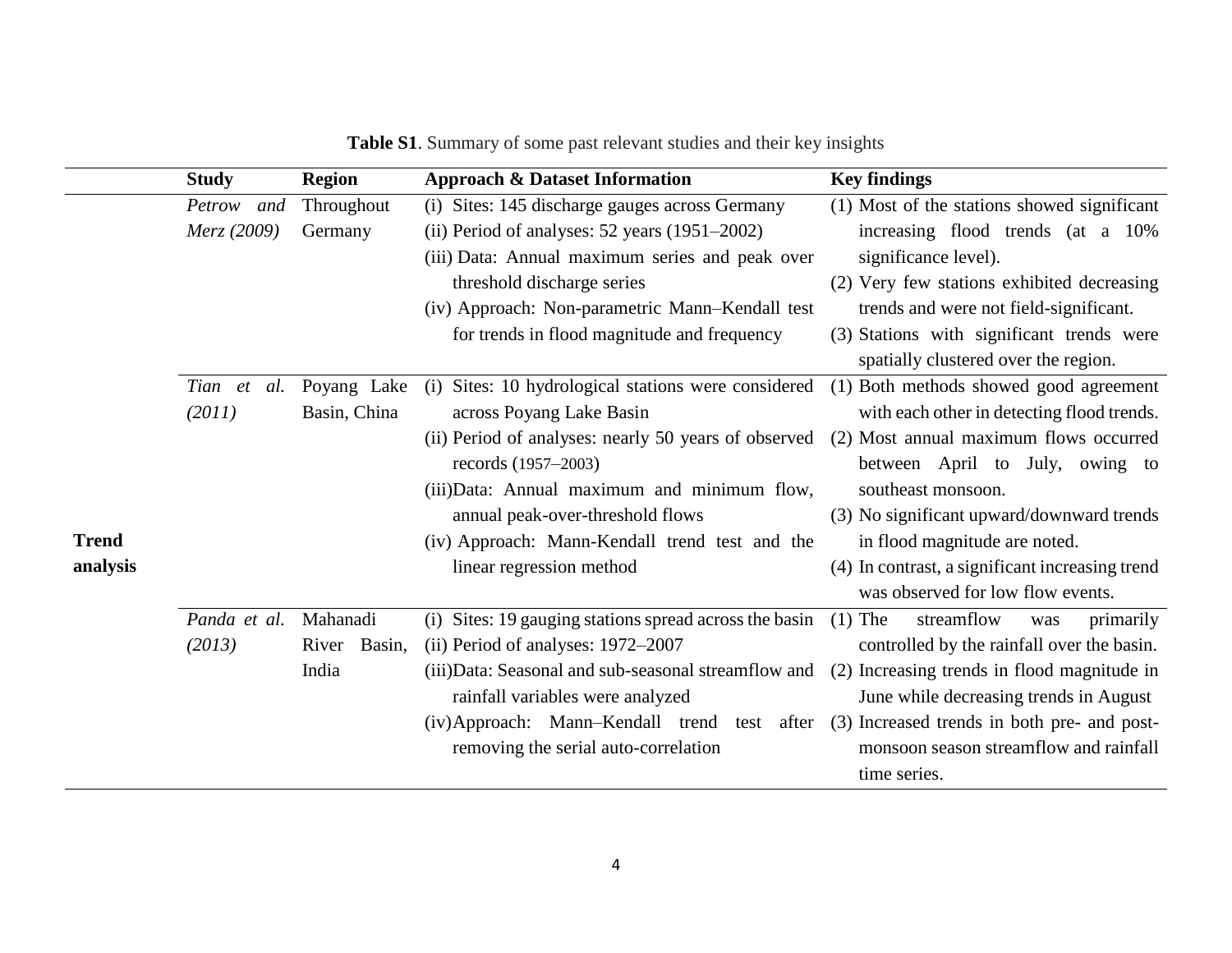|                    | <b>Bawden</b> | et Athabasca                 | (i) Sites: 19 gauge stations of Athabasca River (1) Strong decreasing trends in the annual |                                               |  |  |
|--------------------|---------------|------------------------------|--------------------------------------------------------------------------------------------|-----------------------------------------------|--|--|
|                    | al. (2014)    | River Basin,                 | <b>Basin</b>                                                                               | warm season (March $-$ October) and           |  |  |
|                    |               | Canada                       | (ii) Period of analyses: Varying record length                                             | summer stream flows                           |  |  |
|                    |               |                              | between 1952 and 2010                                                                      | (2) Trends in streamflow were more            |  |  |
|                    |               |                              | (iii) Data: Twenty flood indicators like annual and                                        | strongly linked to precipitation than to      |  |  |
|                    |               |                              | monthly mean flows, mean flow for the warm                                                 | air temperature                               |  |  |
|                    |               |                              | season, annual maximum and minimum daily                                                   |                                               |  |  |
|                    |               |                              | flow were used                                                                             |                                               |  |  |
|                    |               |                              | (iv) Approach: Mann-Kendall trend test                                                     |                                               |  |  |
|                    | Jena et al.   | Mahanadi                     | (i) Sites: Two gauge stations at upper and middle                                          | (1) The upper region of the basin showed no   |  |  |
|                    | (2014)        | River Basin,                 | reaches of the basin                                                                       | (significant) trend in rainfall while the     |  |  |
|                    |               | India                        | (ii) Period of analyses: 1957-2011 for streamflow                                          | middle region showed an increasing            |  |  |
|                    |               |                              | record and 1957-2007 for rainfall data                                                     | trend in rainfall.                            |  |  |
|                    |               |                              | (iii) Data: Annual peak streamflow releases and (2) The middle reach showed a significant  |                                               |  |  |
|                    |               |                              | $1^{\circ} \times 1^{\circ}$ Gridded daily rainfall data.                                  | increasing trend due to an upward trend       |  |  |
|                    |               |                              | (iv) Approach: Mann-Kendall trend test                                                     | in extreme rainfall in the middle reaches     |  |  |
|                    |               |                              |                                                                                            | of the basin.                                 |  |  |
|                    |               | Bloschl et al. Entire Europe | (i) Sites: 4262 hydrometric stations from 38                                               | $(1)$ Earlier<br>floods<br>spring<br>snowmelt |  |  |
|                    | (2017)        |                              | European countries                                                                         | throughout northeastern Europe                |  |  |
| <b>Seasonality</b> |               |                              | (ii) Period of analyses: 1960-2010                                                         | (2) Late winter floods around the North Sea   |  |  |
| analysis           |               |                              | (iii) Data: Dates of occurrence of annual flood peaks                                      | and some sectors of the Mediterranean         |  |  |
|                    |               |                              | (iv) Approach: Circular statistics, Theil-Sen slope                                        | coast                                         |  |  |
|                    |               |                              | estimator in a 10-year moving wimdow                                                       | (3) Earlier winter floods in Western Europe.  |  |  |
|                    | Cunderlik     | Canada                       | (i) Sites: 162 streamflow records from relatively                                          | (1) The snowmelt floods shifted toward the    |  |  |
|                    | and Ouarda    |                              | conditioned<br>pristine and<br>stable<br>land-use                                          | earlier times of the year.                    |  |  |
|                    | (2009)        |                              | watersheds                                                                                 |                                               |  |  |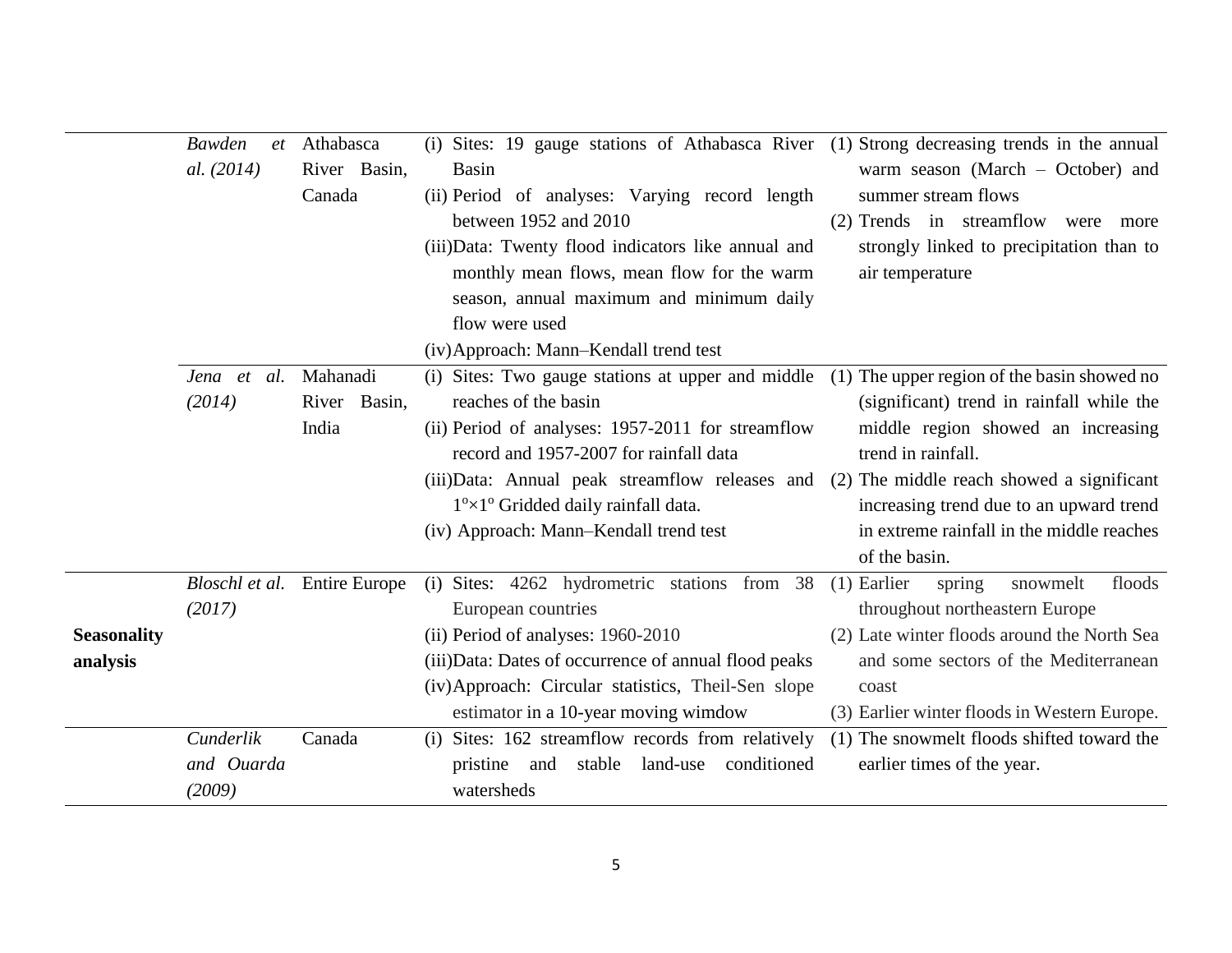|             |                    |        | (i) Period of analyses: 1974 to 2003                    | (2) No significant trends were found in the  |
|-------------|--------------------|--------|---------------------------------------------------------|----------------------------------------------|
|             |                    |        | (ii) Data: Dominant Seasonal floods were analyzed       | timing of the rainfall dominated flood       |
|             |                    |        | Mann-Kendall<br>(iii)Approach:<br>The<br>test<br>in     | events.                                      |
|             |                    |        | conjunction with the method of pre-whitening            | (3) The magnitude of the floods has been     |
|             |                    |        | was used in the trend analysis and Directional          | decreasing over the last three decades.      |
|             |                    |        | statistics was used for seasonality analysis            |                                              |
|             | Burn et al.        | Canada | (i) Sites: 68 streamflow gauging stations in Canada     | (1) High flow events showed decreasing       |
|             | (2010)             |        | (ii) Period of analyses: A record length of at least 50 | trends whereas low flow events showed        |
|             |                    |        | years (1957-2006)                                       | both decreasing and increasing trends in     |
|             |                    |        | (iii) Data: Extreme hydrological events (both high      | flow magnitude.                              |
| Both trend  |                    |        | and low flows) drawn from annual and spring             | (2) Nival sites showed an earlier high flow  |
| and         |                    |        | events                                                  | occurrence and an earlier low flow           |
| seasonality |                    |        | (iv)Approach: Trends were analyzed using the            | occurrence.                                  |
| analysis    |                    |        | Mann-Kendall test. A bootstrap resamplings-             | (3) Pluvial sites tend to experience a later |
|             |                    |        | based field significance test was used to               | annual maximum flow in the more              |
|             |                    |        | determine the <i>regional</i> trend. Seasonality        | recent part of the record.                   |
|             |                    |        | measures that characterize the timing and               |                                              |
|             |                    |        | persistence of extreme hydrologic events were           |                                              |
|             |                    |        | examined using directional statistics                   |                                              |
|             | Burn et al. Canada |        | (i) Sites: 132 gauging stations spread over Canada      | (1) There was an increased number of over    |
|             | (2016)             |        | (ii) Period of analyses: Four periods ranging from 50   | threshold events.                            |
|             |                    |        | to 80 years                                             | (2) There was increased importance of both   |
|             |                    |        | (iii) Data: Peak over threshold flood (POTF) events     | rain on snow events and rainfall events      |
|             |                    |        | (iv) Approach: Trend and Seasonality analysis were      | and decreased importance of snowmelt         |
|             |                    |        | examined using the Mann–Kendall trend test and          | events.                                      |
|             |                    |        | directional statistics respectively.                    |                                              |
|             |                    |        |                                                         |                                              |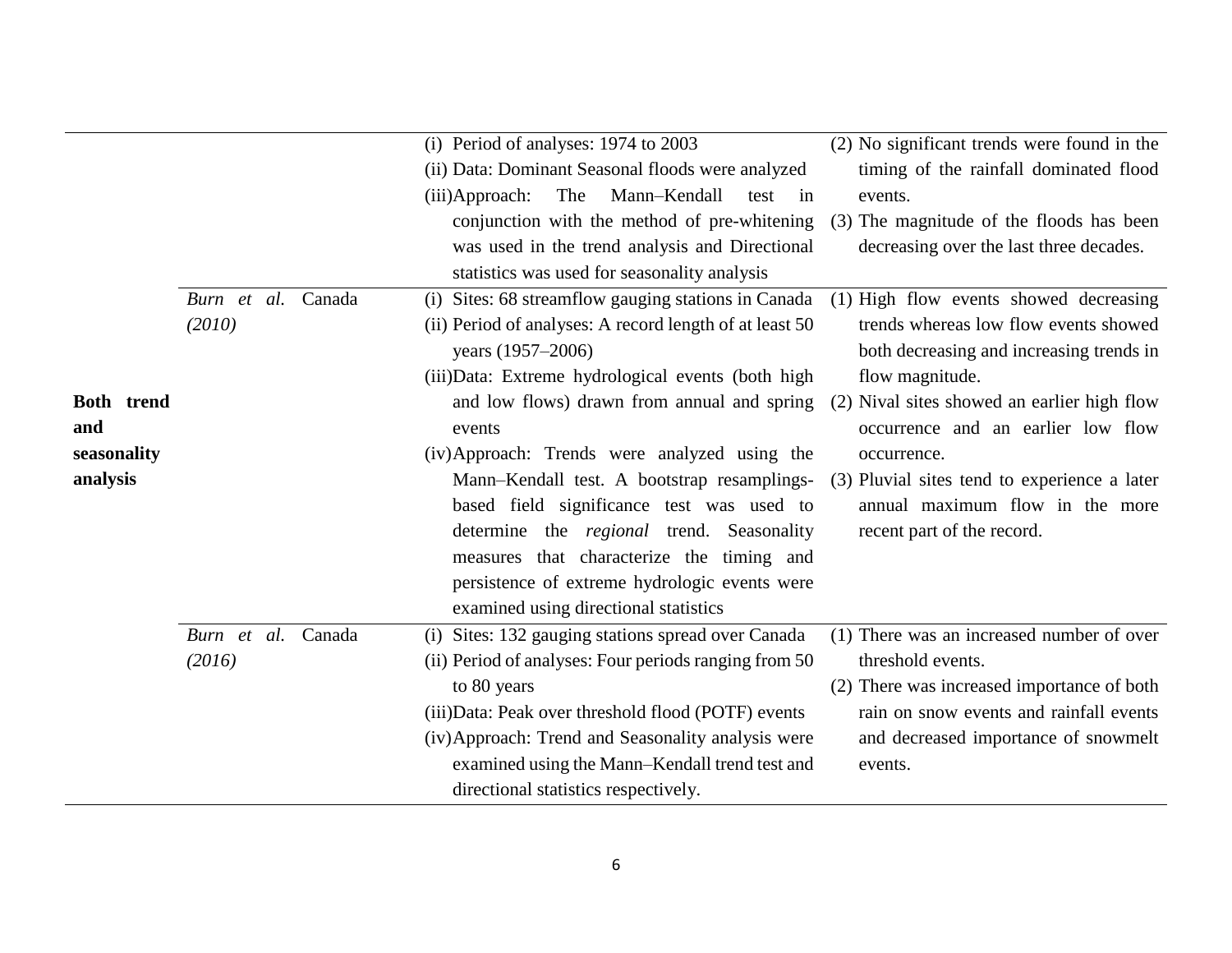|                                    |                      |                                                                                                                                                                                                                                                                                                                                                                                             | (3) A transition of mixed flood regime to a<br>more pluvial regime whereas nival<br>catchments transition towards a more<br>mixed response was observed.                                                                                                                            |
|------------------------------------|----------------------|---------------------------------------------------------------------------------------------------------------------------------------------------------------------------------------------------------------------------------------------------------------------------------------------------------------------------------------------------------------------------------------------|-------------------------------------------------------------------------------------------------------------------------------------------------------------------------------------------------------------------------------------------------------------------------------------|
| Matti et al. Scandinavia<br>(2017) |                      | (i) Sites: 59 catchments across Scandinavia<br>(ii) Period of analyses: A record length of 54-122<br>years (1892–2014)<br>(iii) Data: Seasonal maximum daily flows in a<br>hydrological year<br>(iv) Approach: Circular or directional statistics were<br>used to assess flood seasonality and modified<br>Mann-Kendall trend test was used for trend<br>analysis                           | (1) Summer maximum daily flows showed<br>a decreasing trend while winter and<br>spring maximum daily flows showed an<br>increasing trend<br>(2) Snowmelt-dominated regime is shifting<br>rainfall-dominated<br>towards<br>with<br>consistent changes towards earlier flood<br>peaks |
| Burn<br>and                        | Canada<br>and        | Hydrometric<br>reference<br>streamflow<br>(i)<br>Sites:                                                                                                                                                                                                                                                                                                                                     | (1) All flood regime show an increased                                                                                                                                                                                                                                              |
| Whitfield                          | northern<br>the      | gauging stations at 27 natural watersheds                                                                                                                                                                                                                                                                                                                                                   | number of threshold exceeding events.                                                                                                                                                                                                                                               |
| (2018)                             | <b>United States</b> | (ii) Period of analyses: Past 100 years record span<br>from 1916 to 2015<br>(iii) Data: Only POTF time series<br>(iv)Approach: Circular statistics were used to<br>explore changes in the nature of the flood<br>regime, Mann-Kendall trend test was used for<br>detection,<br>block<br>change<br>and<br>bootstrap<br>resamplings was used to correct for serial<br>correlation in the data | $(2)$ A shift in the nival flood regime to a<br>mixed regime and mixed flood regime to<br>a pluvial regime is noted.                                                                                                                                                                |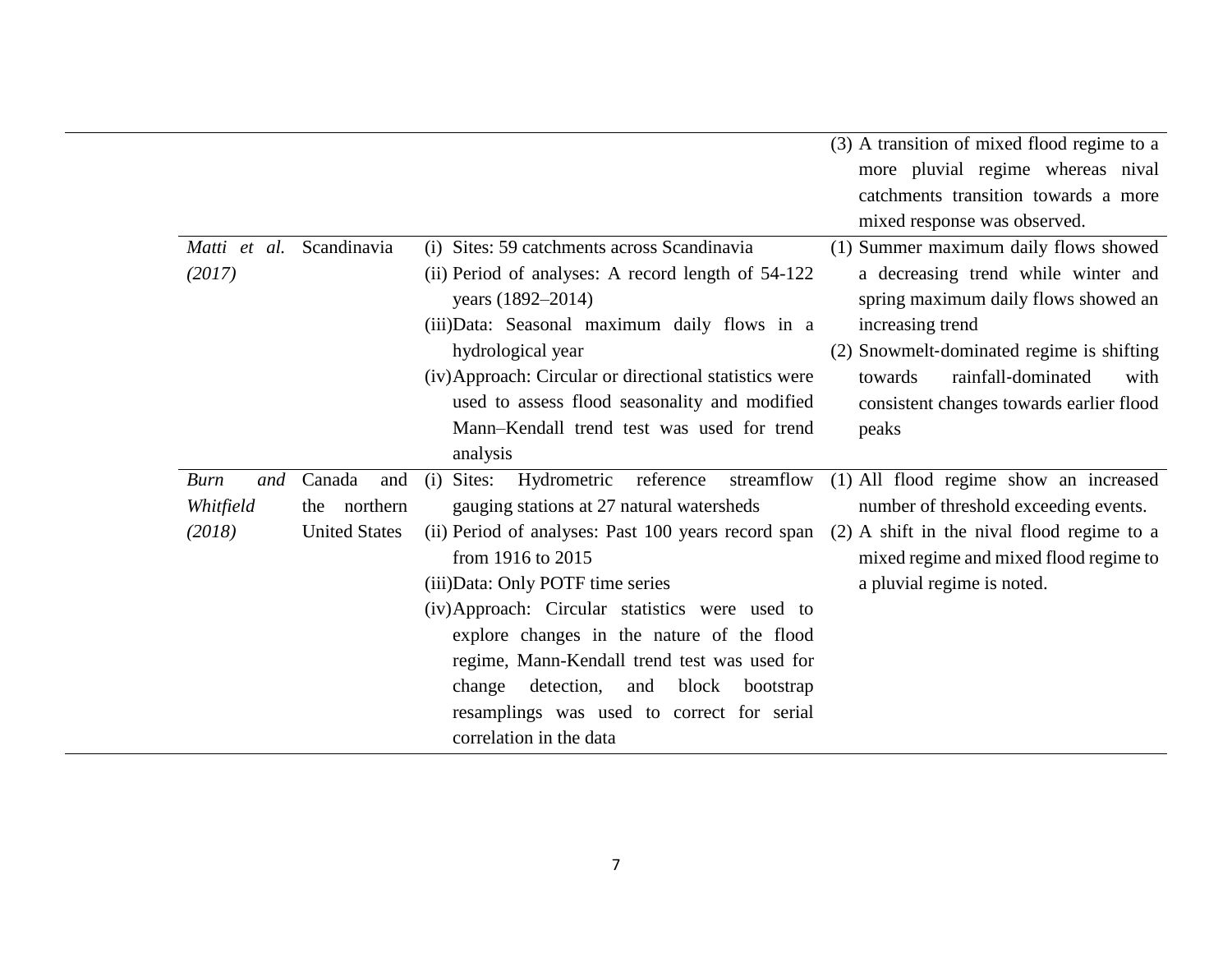| Villarini<br>The<br>et<br>al. (2009)<br>continental<br><b>Change</b><br>Point<br><b>Analysis</b> |                         | <b>United States</b> | (i) Sites: 50 stream gauging stations<br>(ii) Period of analyses: Varying length for different<br>stations with at least 100 years record starting<br>from 1838<br>(iii) Data: Annual maximum peak discharge.<br>(iv)Approach: A nonparametric Pettitt test was<br>performed to detect abrupt changes in mean and<br>variance of peak flows                                                                                                                                                              | $(1)$ 18 and 6 out of 50 stations exhibited a<br>significant abrupt change in the mean<br>and variance respectively.<br>(2) Land use and land cover changes and<br>gauge height variations have led to<br>change points.                                                                         |  |
|--------------------------------------------------------------------------------------------------|-------------------------|----------------------|----------------------------------------------------------------------------------------------------------------------------------------------------------------------------------------------------------------------------------------------------------------------------------------------------------------------------------------------------------------------------------------------------------------------------------------------------------------------------------------------------------|--------------------------------------------------------------------------------------------------------------------------------------------------------------------------------------------------------------------------------------------------------------------------------------------------|--|
|                                                                                                  | Nka et<br>al.<br>(2015) | West Africa          | (i) Sites: 11 catchments across West Africa<br>(ii) Period of analyses: 1950-2010<br>(iii) Data: Annual maximum and POTF series<br>(iv) Approach: The Pettitt test was used to identify<br>change points in the data                                                                                                                                                                                                                                                                                     | (1) Most of the change points lie between<br>1950 and 2000<br>(2) Land use changes are the primary<br>contributing factor for the change in<br>flood magnitude.                                                                                                                                  |  |
| Mahanadi<br>This study<br>River Basin,<br>India<br>In our<br>study <sup>*</sup>                  |                         |                      | (i) Number of sites: 24 gauge stations<br>(ii) Analyses period: varies between 1971 and 2016<br>(iii) Flood Event Samplings: Both Monsoon<br>maximum flood (MMF) and POTF series<br>(iv) Approach:<br>(a) Trend Detection: revised Mann-Kendall<br>trend statistics to analyze monotonic trends<br>and Pettitt change-point statistics to identify<br>abrupt shifts in the peak discharge time<br>series. A field significance test was<br>conducted to investigate the nature of the<br>regional trend. | (1) POTF events showed increasing trend<br>while MMF events showed a mixture of<br>increasing and decreasing trends in the<br>middle reach<br>(2) Mean date of peak discharge for all the<br>sites was found during August<br>(3) Delayed floods at lower reaches of the<br>Mahanadi River Basin |  |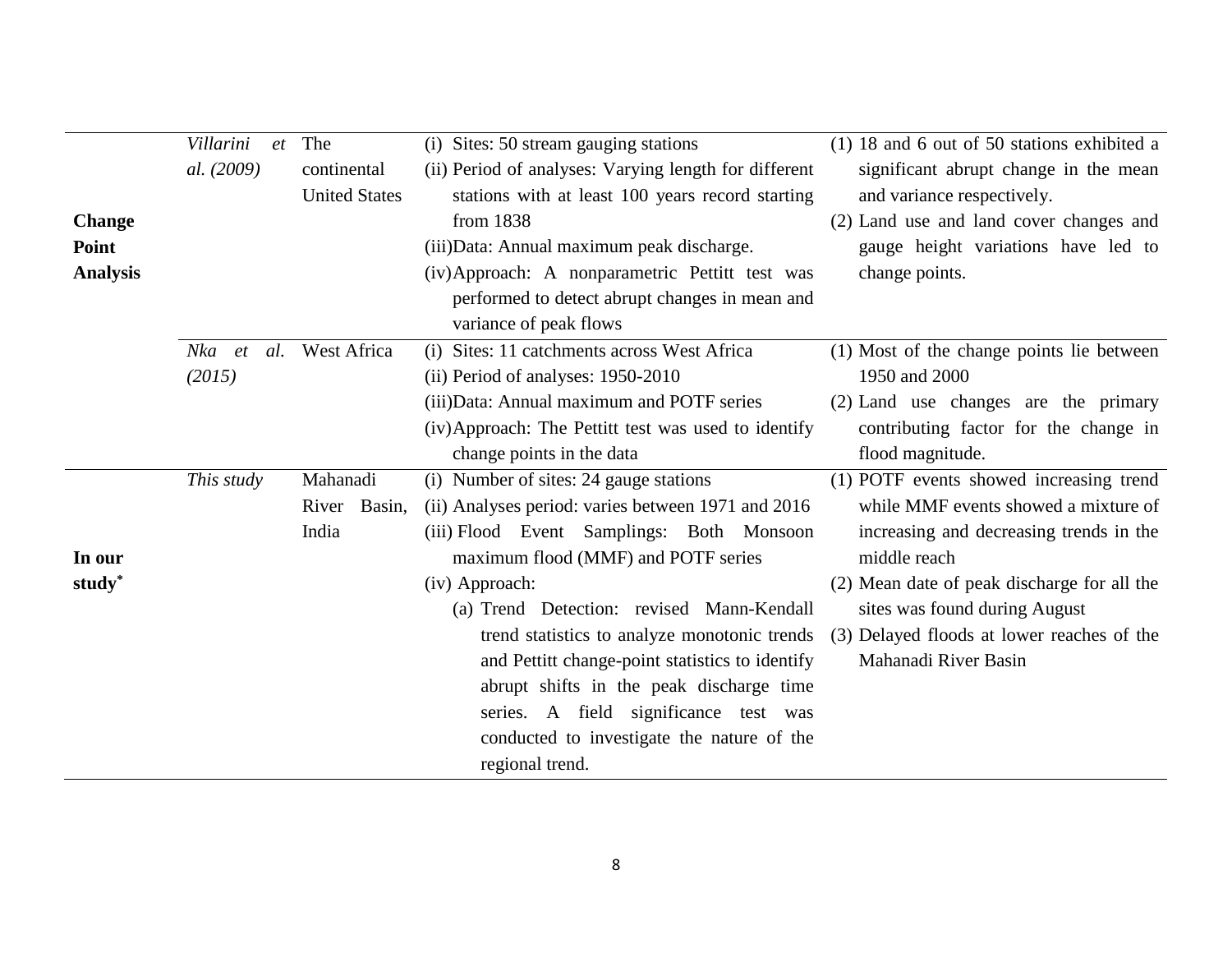| (b) Seasonality analyses: using directional     |
|-------------------------------------------------|
| statistics.                                     |
| (c) Changes in flood timing: Adjusted Theil-Sen |
| slope estimator with correction for circular    |
| data.                                           |

**\***Contributions of the current paper is added for the completeness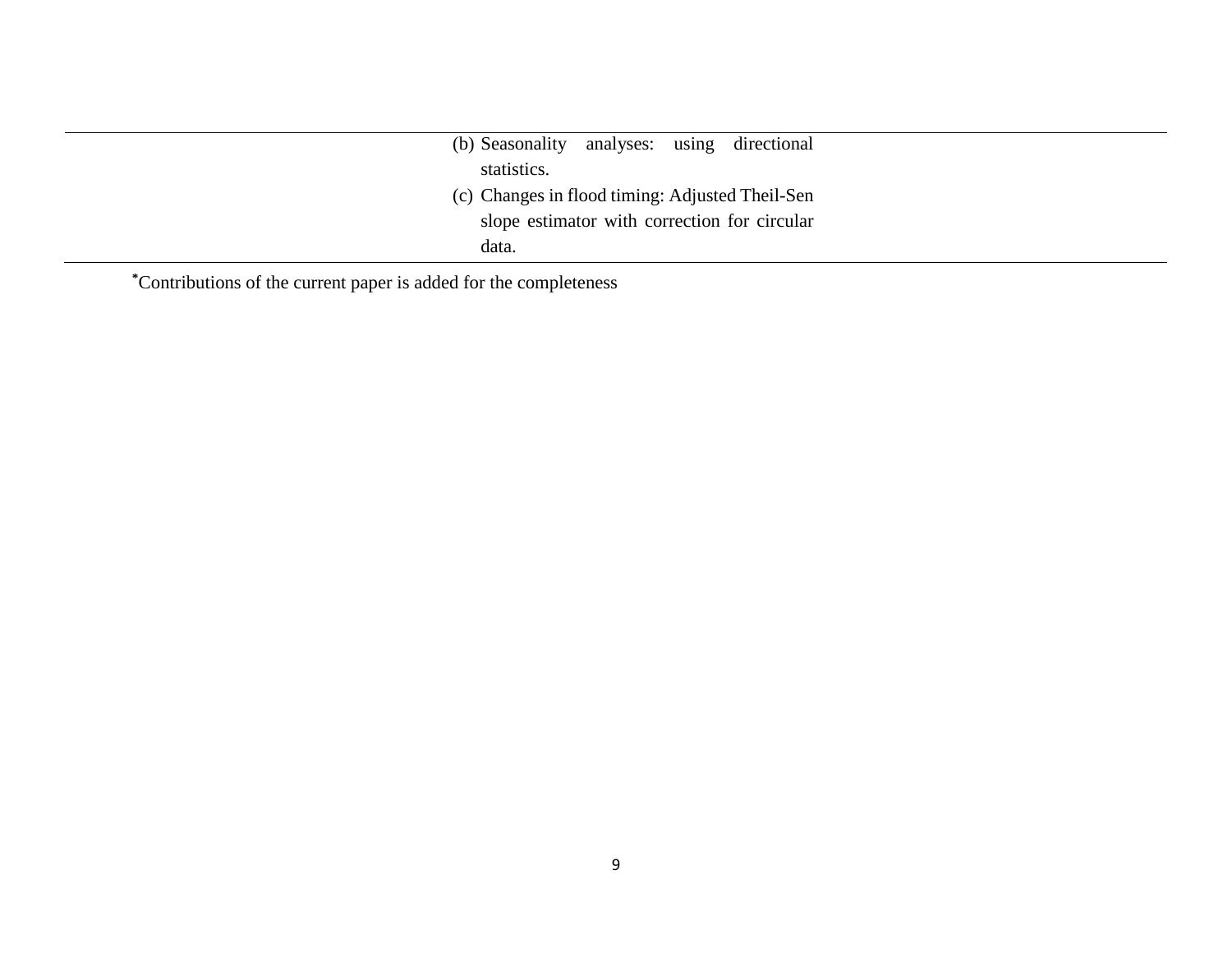| <b>Methods of</b><br><b>Flood Sampling</b> | <b>Region I</b> | <b>Region II</b> |  |
|--------------------------------------------|-----------------|------------------|--|
| <b>MMF</b>                                 | $33.3(66.7^*)$  | 66.7 (33.3)      |  |
| <b>POTE</b>                                | 44.4 (55.6)     | 80(20)           |  |

**Table S2**. Percentages of gauges showing increasing (decreasing) trends; bold numbers indicate field significance at 10% significance level across MRB

\*For stations showing a downward trend in flood magnitude, we find  $p_{\text{fdr}} = 0.016$  and  $N = 1$ , where p<sub>fdr</sub> indicates p-value threshold that controls the FDR at  $\alpha = 0.10$  significance level, and *N* denotes the number of sites with p-value  $<$  p<sub>fdr</sub>. N  $\geq$  1 indicates a regional trend is field significant.